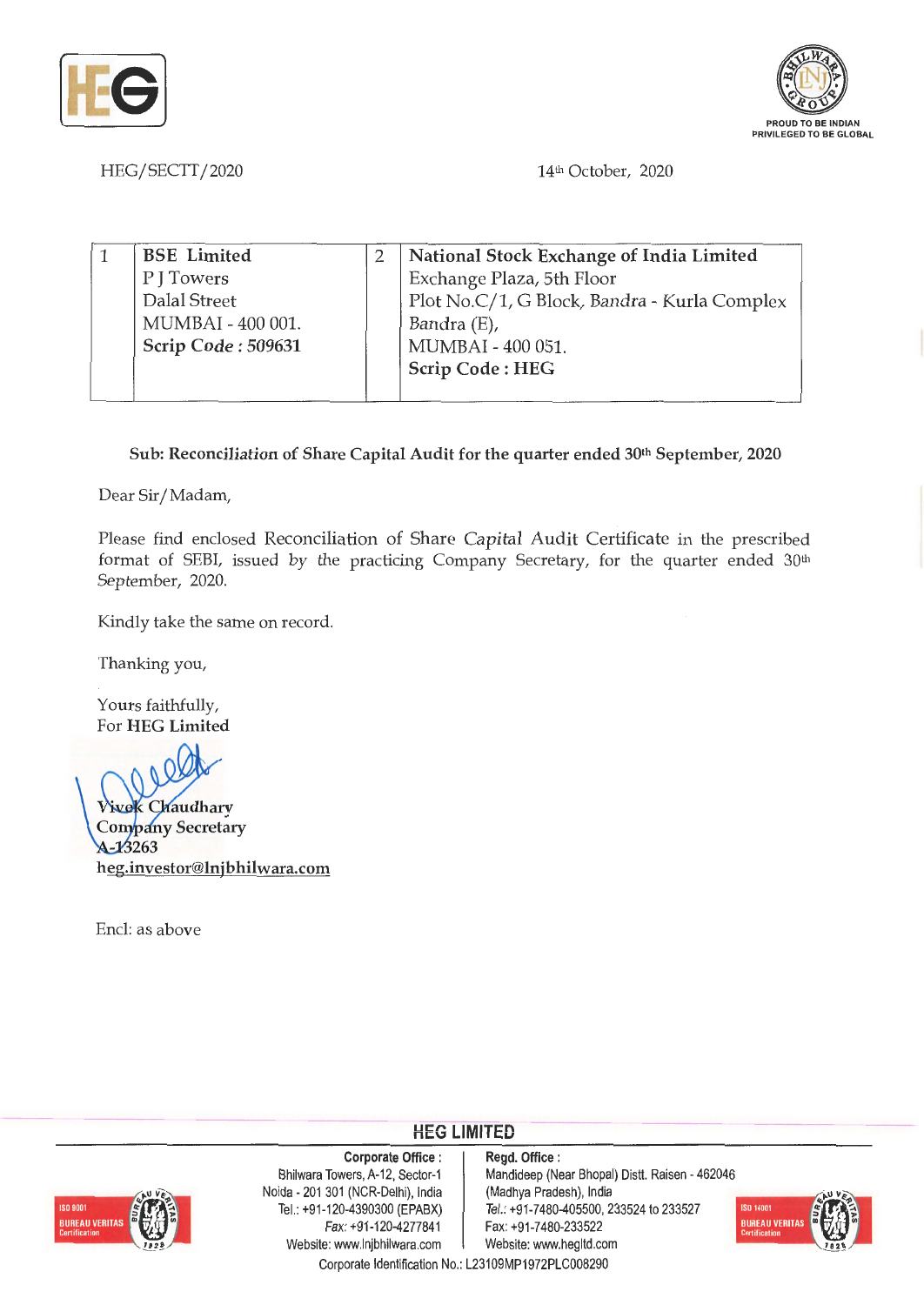## **RECONCILIATION OF SHARE CAPITAL AUDIT**

| $\mathbf{1}$   | For the Quarter ended                                                                 |                                                                                                        |                                         | 30 <sup>th</sup> September, 2020                                           |                                                       |                                                                                                     |                           |                                 |                                                                 |  |  |  |
|----------------|---------------------------------------------------------------------------------------|--------------------------------------------------------------------------------------------------------|-----------------------------------------|----------------------------------------------------------------------------|-------------------------------------------------------|-----------------------------------------------------------------------------------------------------|---------------------------|---------------------------------|-----------------------------------------------------------------|--|--|--|
| $\overline{2}$ | <b>ISIN</b>                                                                           |                                                                                                        |                                         | <b>INE545A01016</b>                                                        |                                                       |                                                                                                     |                           |                                 |                                                                 |  |  |  |
| 3              | Face value                                                                            |                                                                                                        |                                         | Rs.10 per share                                                            |                                                       |                                                                                                     |                           |                                 |                                                                 |  |  |  |
| $\overline{4}$ | Name of the Company                                                                   |                                                                                                        |                                         | <b>HEG LIMITED</b><br>(CIN:L23109MP1972PLC008290)                          |                                                       |                                                                                                     |                           |                                 |                                                                 |  |  |  |
| 5              | Registered Office Address                                                             |                                                                                                        |                                         | Mandideep, (Near Bhopal), Distt.Raisen, M.P- 462046                        |                                                       |                                                                                                     |                           |                                 |                                                                 |  |  |  |
| 6              | Correspondence Address                                                                |                                                                                                        |                                         |                                                                            | Bhilwara Towers, A-12, Sector -1, Noida-201301        |                                                                                                     |                           |                                 |                                                                 |  |  |  |
| $\overline{7}$ | Telephone & Fax No.                                                                   |                                                                                                        |                                         |                                                                            | Ph.: +91(0120) 4390300 Fax: +91(0120) 4277841         |                                                                                                     |                           |                                 |                                                                 |  |  |  |
| 8              | <b>Email Address</b>                                                                  |                                                                                                        |                                         |                                                                            | heg.investor@Injbhilwara.com                          |                                                                                                     |                           |                                 |                                                                 |  |  |  |
| 9              | Name of the Stock Exchanges where the<br>Company's securities are listed              |                                                                                                        |                                         | <b>BSE Limited (BSE)</b><br>National Stock Exchange of India Limited (NSE) |                                                       |                                                                                                     |                           |                                 |                                                                 |  |  |  |
|                |                                                                                       |                                                                                                        |                                         |                                                                            | Number of Shares                                      |                                                                                                     | % of Total Issued capital |                                 |                                                                 |  |  |  |
| 10             | <b>Issued Capital</b>                                                                 |                                                                                                        |                                         |                                                                            | 3,85,95,506                                           |                                                                                                     | 100%                      |                                 |                                                                 |  |  |  |
| 11             |                                                                                       | Listed capital (Exchange wise)                                                                         |                                         |                                                                            | 3,85,95,506                                           |                                                                                                     | 100%                      |                                 |                                                                 |  |  |  |
| 12             | Held in dematerialized form in CDSL                                                   |                                                                                                        | 37,18,960                               |                                                                            |                                                       | 9.64%                                                                                               |                           |                                 |                                                                 |  |  |  |
| 13             | Held in dematerialized form in NSDL                                                   |                                                                                                        |                                         |                                                                            | 3,44,12,498                                           |                                                                                                     |                           | 89.16%                          |                                                                 |  |  |  |
| 14             | Physical                                                                              |                                                                                                        |                                         |                                                                            | 4,64,048                                              |                                                                                                     |                           | 1.20%                           |                                                                 |  |  |  |
| 15             | Total No. of shares $(12+13+14)$                                                      |                                                                                                        |                                         | 3,85,95,506                                                                |                                                       |                                                                                                     | 100%                      |                                 |                                                                 |  |  |  |
| 16             | Reasons for difference if any, between<br>(10&11), (10&15), (11&15)                   |                                                                                                        |                                         |                                                                            | No difference                                         |                                                                                                     |                           |                                 |                                                                 |  |  |  |
| 17             | below                                                                                 | Certifying the details of changes in share capital during the quarter under consideration as per Table |                                         |                                                                            |                                                       |                                                                                                     |                           |                                 |                                                                 |  |  |  |
|                | Particulars                                                                           | No. of<br><b>Shares</b>                                                                                | Applied /<br>Not applied<br>for listing |                                                                            | Listed on<br>Stock<br>Exchanges<br>(Specify<br>Names) | Whether<br>intimated<br>to CDSL                                                                     |                           | Whether<br>intimated<br>to NSDL | In principal<br>approval<br>pending for<br>SE (Specify<br>Name) |  |  |  |
|                | No                                                                                    | N.A.                                                                                                   | N.A.                                    |                                                                            | N.A.                                                  | N.A.                                                                                                |                           | N.A.                            | N.A.                                                            |  |  |  |
|                |                                                                                       | Forfeiture, Any Other (to specify)                                                                     |                                         |                                                                            |                                                       | *** Rights, Bonus, Preferential Issue, ESOPs, Amalgamation, Conversion, Buyback, Capital Reduction, |                           |                                 |                                                                 |  |  |  |
| 18             | Register for Members is updated (yes / No)<br>Ifnot updated upto which date           |                                                                                                        |                                         |                                                                            | Yes                                                   |                                                                                                     |                           |                                 |                                                                 |  |  |  |
| 19             | Reference of Previous quarter with regards to<br>excess dematerialized shares, if any |                                                                                                        |                                         |                                                                            | N.A.                                                  |                                                                                                     |                           |                                 |                                                                 |  |  |  |

**14 Ratan Mahal, 15/197, Civil Lines, Kanpur-208 001 Y-65 Ground Floor, Hauz Khas, New Delhi-110 016 E-mail: cssaket.associates@gmail.com**